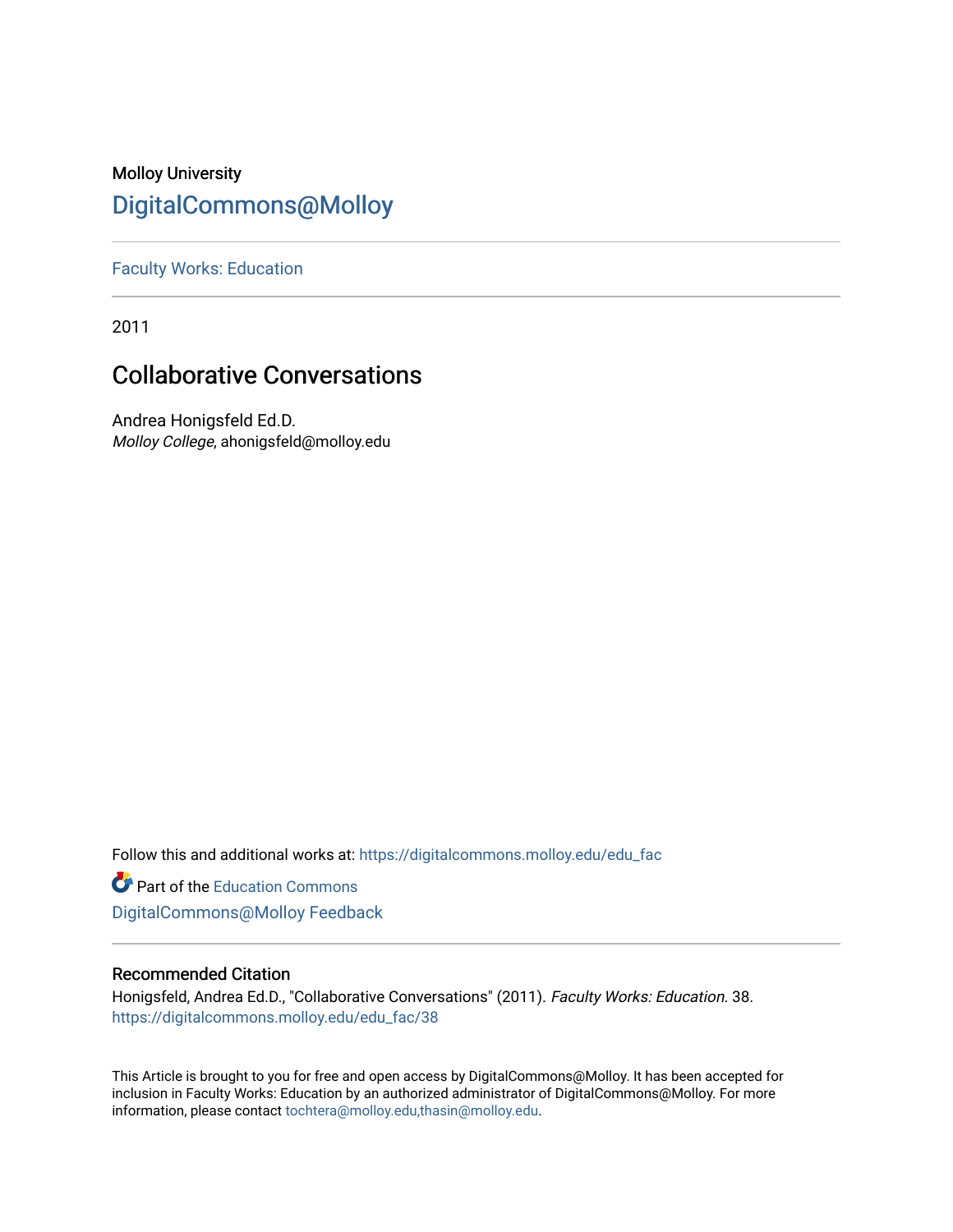

### Featured Article

### Collaborative Conversations

Andrea Honigsfeld

That effective collaboration benefits students (and teachers alike) is affirmed by the well-deserved attention it has received most recently in the professional literature (see, for example, DelliCarpini, 2008, 2009; Honigsfeld & Dove, 2010; NACTAF, 2009; NEA, 2009; Pawan & Ortloff, 2011) and in the TESOL educational community (e.g., themes of 2011 New York State and Kentucky TESOL conferences). Acknowledging the importance of collaborative exchanges among teachers is not a completely novel idea, though. Close to three decades ago, Judith Warren Little (1982) examined the differences between more and less effective schools and found that the more effective ones had a greater degree of collegiality. She noted four unique characteristics of collegiality (or collaboration) in successful schools, where teachers participate in the following activities:

- 1. Teachers engage in frequent, continuous, and increasingly concrete and precise talk about teaching practice.
- 2. Teachers are frequently observed and provided with useful critiques of their teaching.
- 3. Teachers plan, design, evaluate, and prepare teaching materials together.
- 4. Teachers teach each other the practice of teaching (pp. 331–332).

Consider what Warren Little's (1982) frequently quoted four key ideas could mean for ELLs in today's schools. What if we translated her seminal findings into a contemporary framework of four Cs, in which collaborative serves as a defining adjective, followed by a key activity or desired teacher behavior necessary for improved student learning?

- 1. Collaborative Conversations: Through enhanced communication, all teachers have the opportunity to develop ownership and shared responsibility for ELLs' learning.
- 2. Collaborative Coaching: Through an encouraging school climate and supportive framework, teachers offer and receive feedback on their teaching practices.
- 3. Collaborative Curriculum Development: Through curriculum mapping and alignment and collaborative materials development, teachers match both their long-term and day-to-day instructional goals and activities.
- 4. Collaborative Craftsmanship: Through conscious efforts for continuous improvement of the craft of teaching, teachers explore ways to enhance instructional time, language development, and content area resources, and offer support for each other.

Table 1 shows how the concept of collegiality and collaboration may offer a system of support in a linguistically and culturally diverse school context by including the four Cs with ample examples.